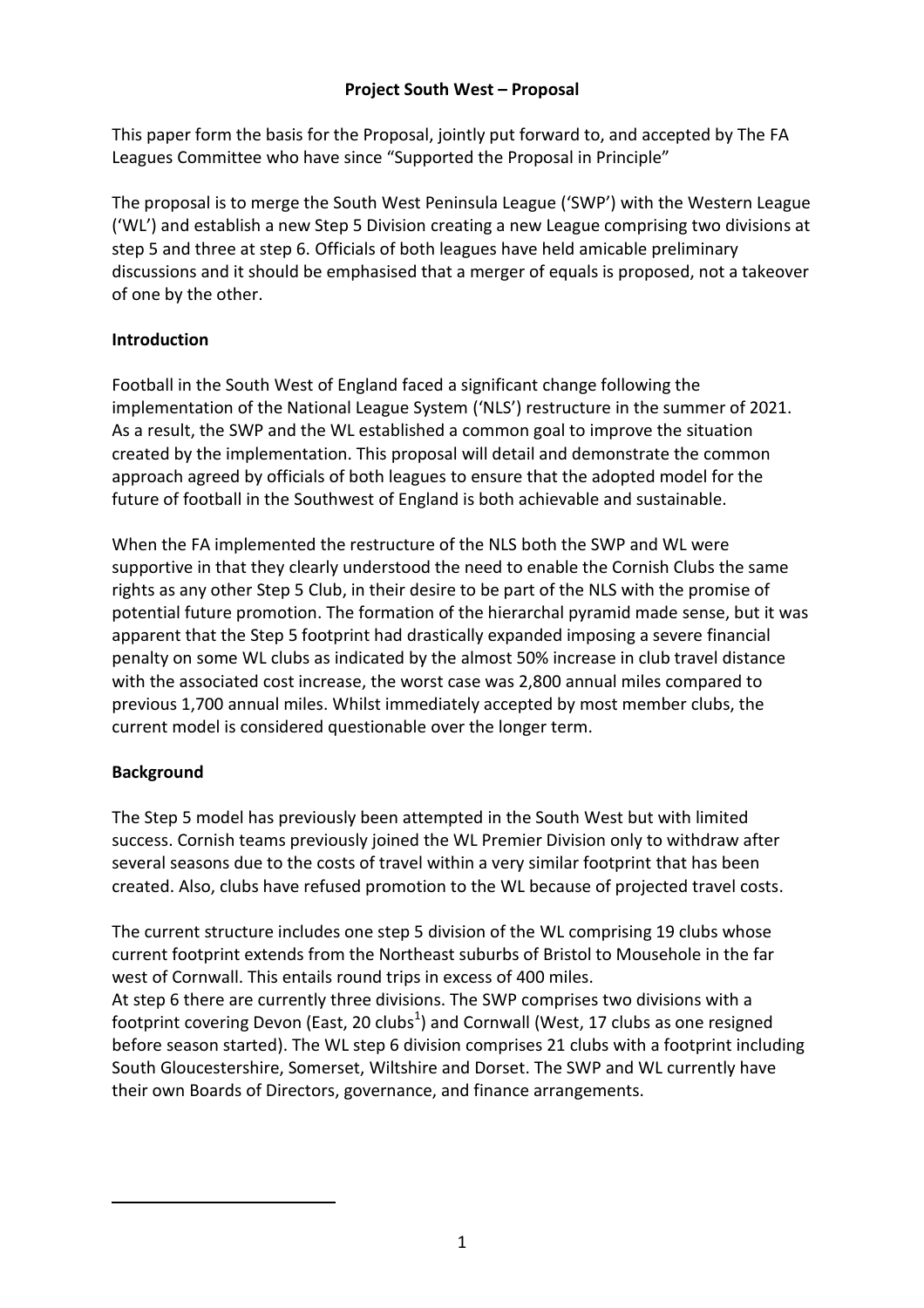### **Objectives**

The prime objective is to create a cost effective, sustainable and environmentally friendly structure for Step 5/6 football in the Southwest.

The recent NLS restructure was a step forward but has in turn created challenges in terms of distance and cost which may not be sustainable thereby threatening club and player participation in future. The proposed new structure addresses these concerns which it is believed will lead to an improvement in standards both on and off the pitch as player retention and recruitment progress and funds saved in a reduction of travel costs can be directed into improvement of facilities. A chart showing current and projected mileage within the leagues is attached at Annex A.

Officials of both Leagues accept the principle that reasonable travel is an element of playing football at this level however there is increasing awareness of the environmental impacts of their activities as well as the financial costs. Whilst we cannot ascertain the precise reduction in Co2 emissions, it follows that a significant reduction in travel must bring about a reduction.

Administration will be centralised resulting in greater consistency of approach, application of rules and cost efficiency.

#### **Future structure**

The SWP & TWL should combine into a new League Structure, rationalising costs and administration procedures to operate two Step 5 and three Step 6 Divisions by creating an additional Step 5 Division which would "ideally" require a total of 100 clubs (5 x 20 clubs per division). This number is however considered impractical and too disruptive at the outset, so the proposal has been amended to a model of 18 clubs per division (requiring a total of 90 clubs).

|                              | Start 2021/22         | Proposed 18 Club Division 23/24 |
|------------------------------|-----------------------|---------------------------------|
|                              | <b>WL Step 5 (19)</b> | Step 5 North                    |
|                              |                       | Step 5 South                    |
|                              | <b>WL Step 6 (21)</b> |                                 |
|                              | SWP Step 6 East (20)  | Step 6 East                     |
|                              | SWP Step 6 West (18)  | Step 6 Central                  |
|                              |                       | Step 6 West                     |
|                              | 78                    |                                 |
| <b>Total number of Clubs</b> |                       | 90                              |

The name of the new league has yet to be discussed and agreed.

The two Step 5 leagues would create a new footprint with the North Division covering Bristol and its environs, Somerset, and depending on locations of eligible clubs, parts of East Devon and West Dorset with the South Division covering Devon and Cornwall and subject to location of eligible clubs South Somerset and West Dorset., as the attached maps show (Annex B) there would be a degree of flexibility to cover future promotion, relegation, and lateral movement. A key determinant in establishing boundaries will be travel distances, an average of less than 160 miles per game should be a maximum for Step 5 clubs and less than 100 miles per game for Step 6 clubs are proposed but some flexibility will be required as the league evolves over time. The environmental and cost aspects of a reduction in travelling of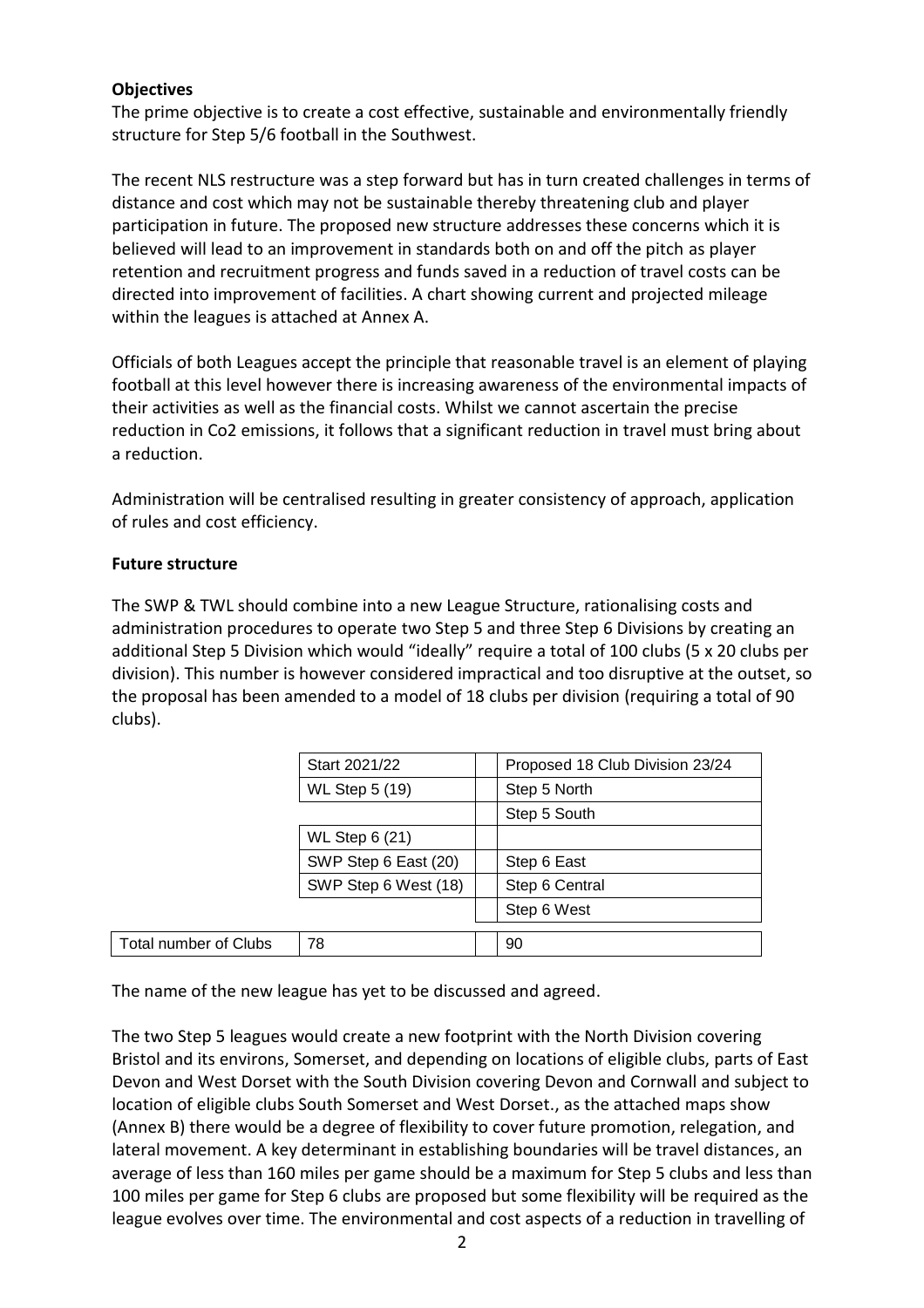up to 50% for some Step 5 and Step 6 individual journeys cannot be understated but it is acknowledged that an element of this will be offset by the increase club mileage for some of the Step 6 West division.

To achieve this new structure requires the recruitment of up to a further 12 clubs. This would be achieved by way of promotion from Step 6, relegation from step 4 and some degree of lateral movement in the North and East of the territory, fully dependant of the situation when the transition is made. The vacancies at Step 6 would be filled by way of promotion from feeder leagues across the Southwest together with relegation from Step 5. Whilst the geography of the Step 6 leagues remains broadly similar there is an opportunity to rationalise numbers to 18 in each league making 54 clubs in all, currently the three Divisions have upto 60 clubs.

Looking to the future, a few options exist to determine the means of promotion from the new Step 5 divisions to Step 4. These might include end of season play offs prior to the NLS playoffs or an agreed rule change in line with the current NLS for the SWP Step 6 Divisions. Further detailed discussions have since taken place and would be subject to the FA Leagues Committee agreeing and altering, where necessary, the NLS Regulations.

A centralised administration function will be established using models already in existence elsewhere.

Officials of both leagues believe that this new structure will create a cost effective, sustainable, and a greener environment for step 5/6 football across this geographically diverse and extended region.

It is hoped to have the new structure in place for the commencement of season 2023/24 following a season of transition during 2022/23.

## **Financial**

Latest audited accounts for both SWPL and WL show a healthy position at both and there has been no material change. WL sponsorship is due for review by 2023 and it is considered that sponsorship at or around existing levels will be required to maintain current levels of club support such as provision of footballs. This is reflected in projections prepared for management that show continuation of a healthy cash surplus for the new league in the initial years of operation.

It is important to note at this initial stage that no material impact on individual club finances is envisaged. In many cases reduced travelling overheads should bring about lower costs.

## **Stakeholder management and communication**

The following stakeholders have been identified; all are of equal importance:

- The FA
- County Football Associations
- The Boards of the SWP and WL
- Current member clubs
- Neighbouring and feeder leagues
- Sponsors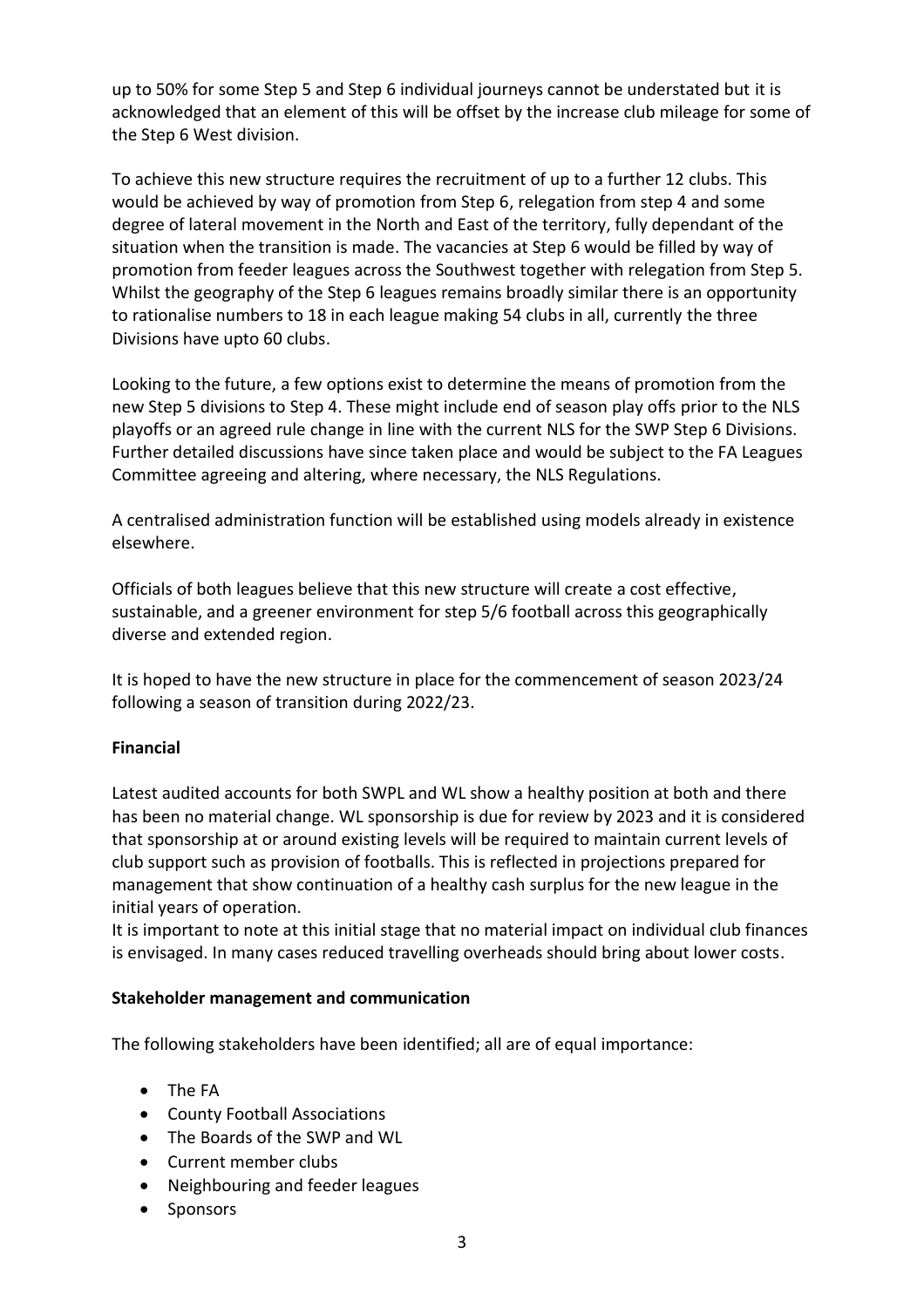Their needs and concerns will be fully embraced as the project develops. A communication strategy using professional support will be developed to maintain transparency and avoid misinformation and rumour.

#### **Next steps**

Now that the proposal is accepted in principle, by the FA Leagues Committee, work will commence to identify specific work streams and the individuals with appropriate skills to deliver these. An early step will be face to face consultation with clubs involving officers of the two existing leagues and The FA. Feedback from these will incorporated into the project going forward.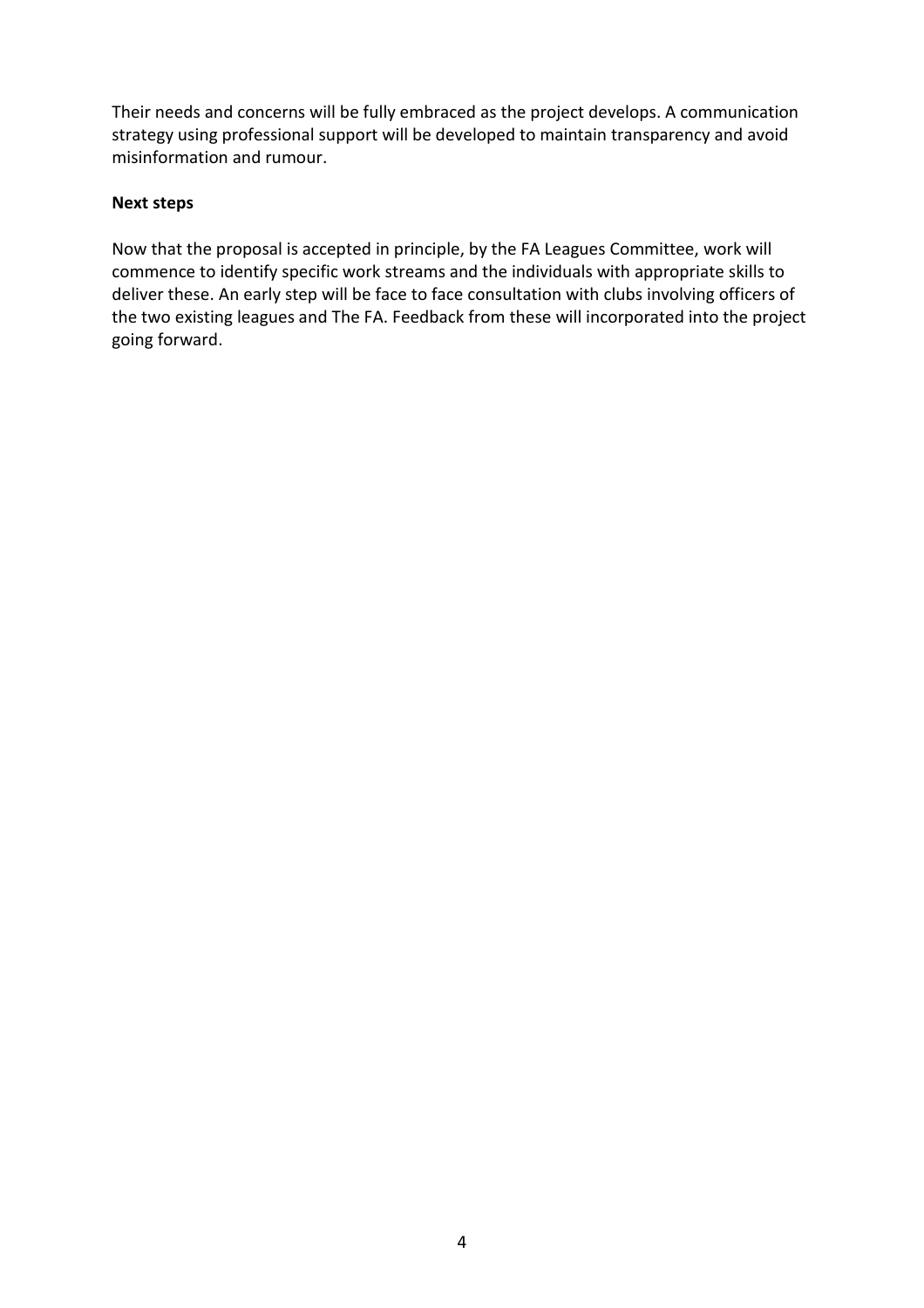

Present Western League Footprint (Blue pins Premier teams, Yellow pins Div 1 teams)

Present South West Peninsula League Footprint (Blue pins SWP East teams, Yellow pins SWP West teams)